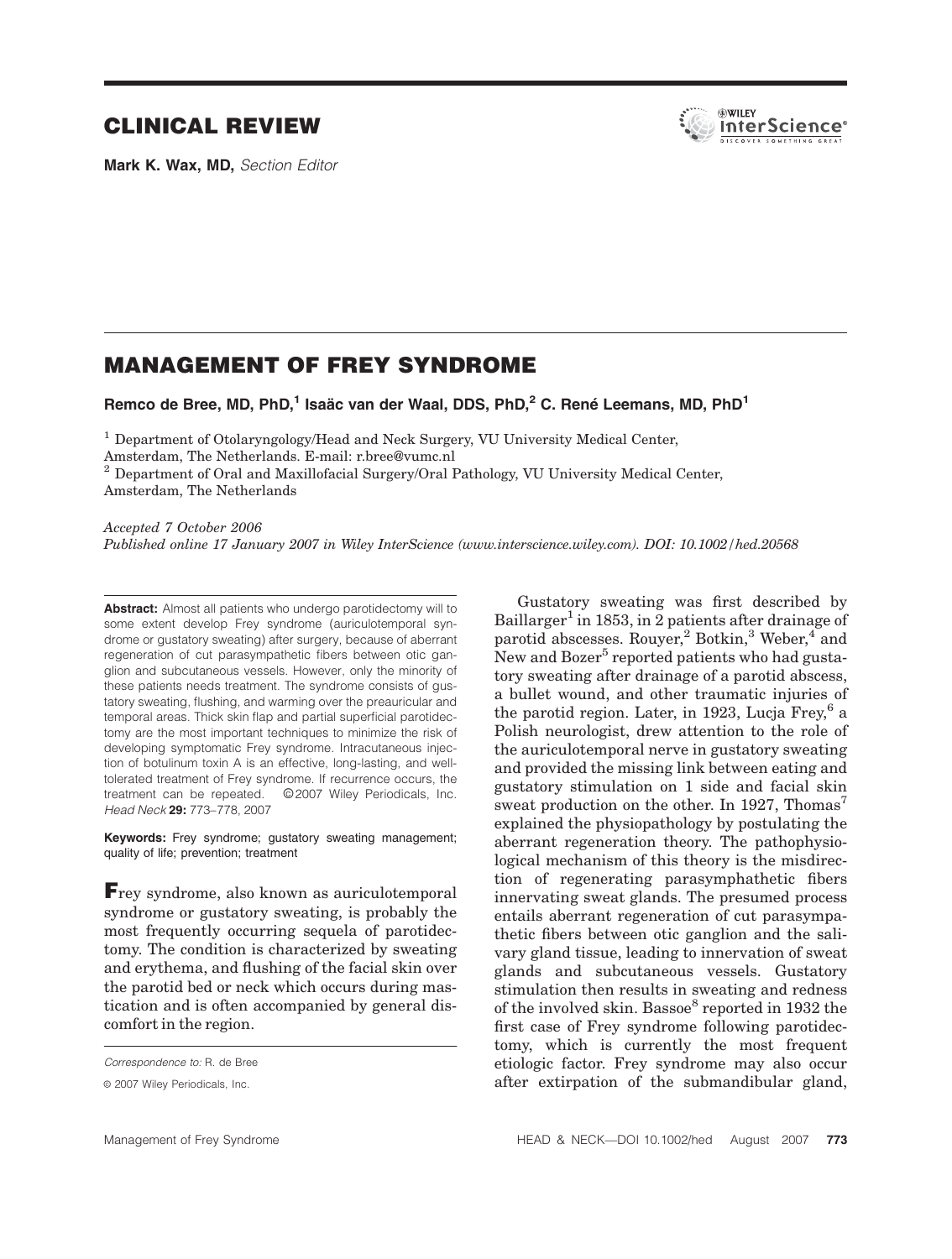mandibular condylar fracture, and obstetric trauma caused by a forceps. $9-11$  Other nontraumatic causes are sympathectomy, autonomic neuropathy in diabetes mellitus, herpes zoster infection, and metabolic diseases.<sup>12</sup>

## INCIDENCE

The incidence of Frey syndrome varies according to the diligence with which the diagnosis is sought for and the elapsed time after the parotidectomy. If not explicitly asked for, the complaint is reported by patients in approximately 10% of cases. If asked for, approximately 30% to 40% of patients will admit to gustatory sweating. If a objective starch-iodine test according to Minor is performed, about 95% of all patients who underwent parotidectomy show evidence of Frey syndrome. In the starch-iodine test according to Minor, the affected skin area is covered with iodine solution. After the iodine solution had dried, the area is dusted with starch powder and the patient is given a lemon sweet. As a result of absorption of the wet iodine by starch, the affected area will color deep blue-purple.<sup>13</sup>

Regeneration of postganglionic parasympathetic nerve fibers in the skin takes a certain amount of time, suggesting a latent period between intraoperative auriculotemporal nerve injury and the onset of Frey syndrome. In most reports, this interval ranges from 2 weeks to 2 years, but latent periods of >8 years have been reported.<sup>14</sup>

In a study of Bremerich et al,  $^{15}$  Frey syndrome was diagnosed after parotidectomy in 372 patients within 12 months in 52% and within 24 months in 83%. The remaining 17% diagnosis of Frey syndrome after parotidectomy occurred after 24 months.

The facial skin area exhibiting gustatory sweating gradually becomes larger during follow-up. This progressiveness is compatible with different lengths of time required by regenerating nerve fibers to reach effector organs at varying distances from the proximal nerve endings. Linder et  $al^{16}$ noticed also an increase in incidence of subjective complaints, incidence of objective findings and involved skin area during the first 12 months.

### QUALITY OF LIFE

Frey syndrome may cause considerable social embarrassment and social incapacity due to profuse flushing and sweating when eating. Most

patients (80%) complain of gustatory sweating only, 40% notice erythema, and 20% experience a raised skin temperature.<sup>9</sup>

Unfortunately, no standardized questionnaire for quality of life in Frey syndrome is available. Nitzan et al<sup>17</sup> conducted a quality of life study in patients undergoing parotidectomy to define the morbidity and its impact on quality of life. In a questionnaire, the mean score for local effects was 77 (scale 0–100): erythema or sweating during eating but not bothersome. The importance to overall quality of life was 2.7 on a scale from 1 to 5: a little bit to somewhat important.

Hays<sup>18</sup> determined the severity of Frey syndrome by the frequency of wiping: less or more than 3 times a meal. Ahmed and Kohle<sup>19</sup> included also the incidence (occasional – every meal) and social embarrassment. Beerens and Snow<sup>20</sup> introduced the Frey questionnaire card for answering the question "Did you, for the past  $2$  weeks, have annoying flushing or perspiration of the cheek during meals?" Luna-Ortiz et  $al^{21}$  proposed a grading system to determine the severity of Frey syndrome. According to this system, which scores clinical perception of symptomatology by the patient, extent of the affected area, intensity, and smell of sweat, 12 of the 28 (43%) patients with Frey syndrome were classified as mild and 16  $(57\%)$  as severe.<sup>21</sup>

**Prevention.** Probably the most important way to prevent Frey syndrome is to minimize the parotid wound bed while adequately removing the pathology.22 Therefore, partial superficial parotidectomy, if possible, is recommended to minimize the risk of Frey syndrome.

Singleton and  $\text{Cassisi}^{23}$  found a significant lower incidence of Frey syndrome after parotidectomy if a thick skin flap is made using a scissor dissection as compared to the use of a extremely thin skin flap at the level of the base of the hair follicles made using a scalpel. Although in their study only thick and extremely thin flaps were compared, it is likely that the thickness of the skin flap indeed influences the incidence of Frey syndrome.

Radiotherapy significantly reduces the incidence of gustatory sweating. In a study of Casler and Conley, $^{24}$  only 14% of 14 patients receiving radiotherapy complained of gustatory sweating, whereas, 51% of 93 patients who did not receive radiotherapy had the same complaints. Although effective, prevention of gustatory sweating alone is of course not justified as a single indication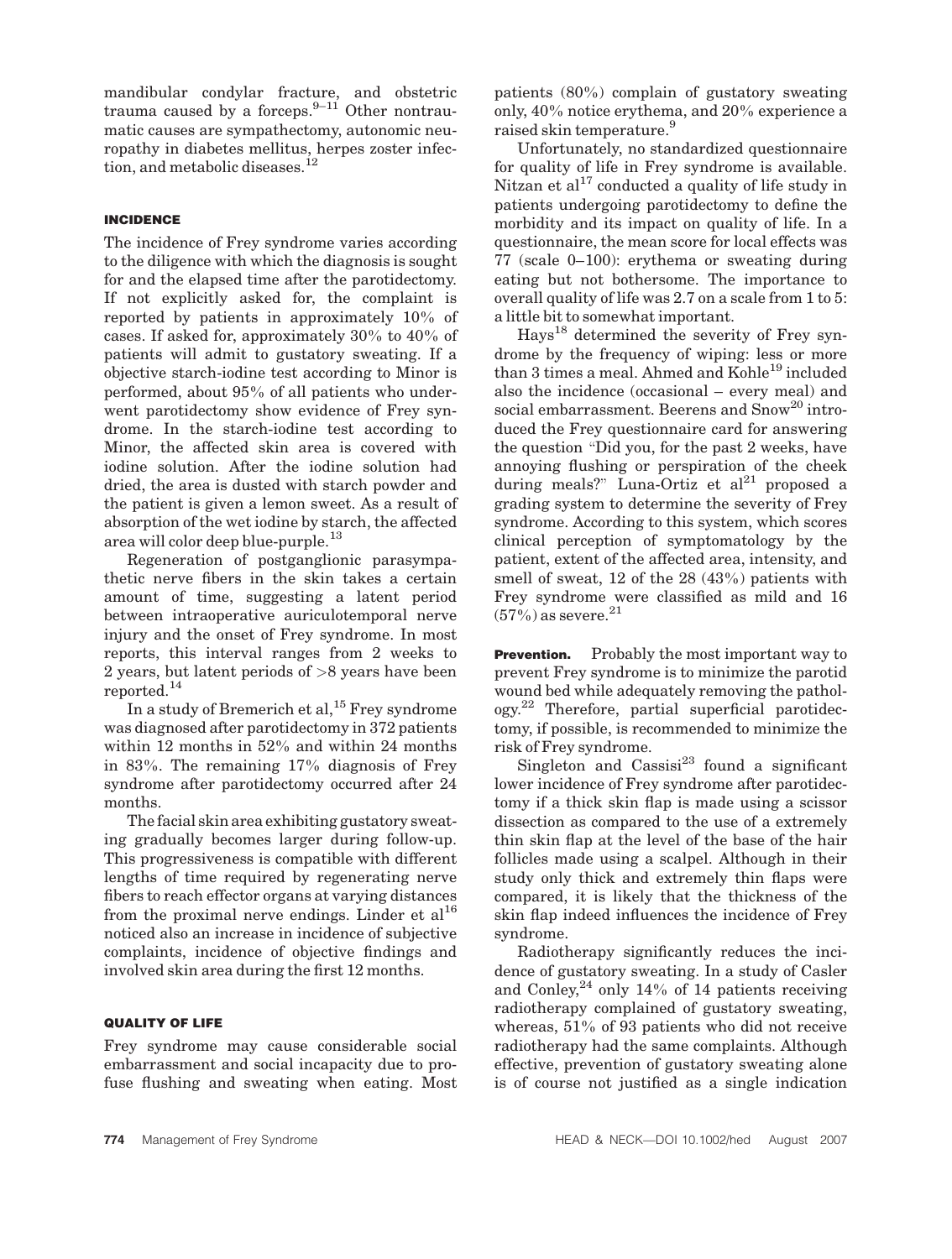| <b>Table 1.</b> Techniques to prevent Frey syndrome. |                                       |               |              |                                      |            |              |           |  |  |
|------------------------------------------------------|---------------------------------------|---------------|--------------|--------------------------------------|------------|--------------|-----------|--|--|
|                                                      | Subjective incidence of Frey syndrome |               |              | Objective incidence of Frey syndrome |            |              |           |  |  |
|                                                      | No. of patients $(\% )$               |               |              | No. of patients $(\% )$              |            |              |           |  |  |
|                                                      | With                                  | Without       | Significance | With                                 | Without    | Significance | Reference |  |  |
| Partial superficial<br>parotidectomy                 | 64/615 (0.3)                          | 329/1298 (25) | $^{+}$       |                                      |            |              | 22        |  |  |
| Thick skin flap                                      | 3/116(3)                              | 6/48(13)      | $+$          |                                      |            |              | 23        |  |  |
| Radiotherapy                                         | 2/14(14)                              | 47/93 (51)    | $+$          |                                      |            |              | 24        |  |  |
| Temperoparietal fascia<br>interposition              | 2/24(8)                               | 10/23 (44)    | $^{+}$       | 4/24(17)                             | 13/23 (57) | $+$          | 19        |  |  |
| SMAS interposition                                   | 0/16(0)                               | 49/104 (47)   | $+$          |                                      |            |              | 24        |  |  |
|                                                      | 1/112(1)                              |               |              | 1/112(1)                             |            |              | 25        |  |  |
| Superiorly based SCM                                 |                                       |               |              | 34/35 (97)                           | 33/35 (94) |              | 27        |  |  |
| interposition                                        | 2/16(13)                              | 49/104 (47)   | $^{+}$       |                                      |            |              | 24        |  |  |
|                                                      | 0/11(0)                               | 2/11(18)      |              | 2/11(18)                             | 9/11(82)   | $^{+}$       | 28        |  |  |
|                                                      | 8/26(31)                              | 8/26(31)      |              | 8/26(31)                             | 6/26(23)   |              | 30        |  |  |
|                                                      | 0/24(0)                               | 9/19(47)      | $+$          | 0/24(0)                              | 7/19(37)   | $^{+}$       | 29        |  |  |
| Inferiorly based SCM<br>interposition                | 2/15(13)                              | 4/9(44)       |              | 3/15(20)                             | 2/9(22)    |              | 31        |  |  |
| Platysma-fascia-SCM<br>interposition                 | 2/9(22)                               | 4/10(40)      |              |                                      |            |              | 32        |  |  |
| Implants                                             | 1/38(26)                              | 11/21(53)     | $+$          | 5/38(13)                             | 16/21 (76) | $^{+}$       | 33        |  |  |
|                                                      | 1/10(10)                              | 5/10(50)      | $^{+}$       | 2/10(20)                             | 8/10(80)   | $^+$         | 34        |  |  |

Abbreviations: SMAS, superficial musculoaponeurotic system; SCM, sternocleidomastoid muscle.

for postoperative radiotherapy because of side effects.

Interposition of barriers to prevent aberrant reinnervation of parasymphatetic fibers have been described. The temporoparietal fascia flap is a reliable and versatile flap in close proximity to the parotid bed, which can be harvested by extending the parotidectomy incision well hidden within the temporal hair line. Ahmed and Kohle<sup>19</sup> reported a significant lower subjective (8% of 24 patients vs 44% of 23 patients) and objective  $(17\% \text{ of } 24 \text{ patients vs } 57\% \text{ of } 23 \text{ patients})$  incidence of Frey syndrome after temporoparietal fascia flap interposition. Drawbacks are the risk of injury to the frontal branch and alopecia. Ligation of the superficial temporal artery during parotidectomy limits the use of this flap.

Allison and Rappaport<sup>25</sup> were the first to describe a rotation of the superficial musculoaponeurotic system (SMAS) to ameliorate the defect after parotidectomy. This technique involves plicating the SMAS layer and the remaining gland capsule to the sternocleidomastoid muscle and perichondrium of the ear canal. The incidence of Frey syndrome was only 1% in their series of 112 patients. Casler and  $\text{Conley}^{24}$  found in none of the 16 patients with SMAS plication subjective symptoms, whereas 47% of the 104 patients without SMAS plication had subjective symptoms of Frey syndrome. Hönig<sup>26</sup> proposed a hybrid SMAS, in which a vicryl mesh is embedded in folded SMAS to prevent the development of gustatory sweating.

The sternocleidomastoid muscle receives its blood supply superiorly from the occipital artery, in the midportion from the superior thyroid artery and inferiorly from the transversal cervical artery. This allows the muscle to be used as superiorlyor inferiorly-based flap. Kornblut et  $al^{27}$  were the first to report on the use of a superiorly-based sternocleidomastoid muscle flap to prevent Frey syndrome. In their initial series, the sternocleidomastoid muscle flap was useful for cosmetic filling out of a cheek or upper neck depression created by the parotid surgery, but it was ineffective in preventing the occurrence of gustatory sweating. $27$ In contrary, some other studies found a significant lower incidence of symptomatic Frey syndrome after parotidectomy in patients in whom a superiorly or inferiorly based sternocleidomastoid muscle flap was used as compared with those without.<sup>24,28,29</sup> This difference in incidence of Frey syndrome could not be confirmed in all studies in which a sternocleidomastoid flap interposition was used (Table  $1$ ).<sup>30–32</sup> Moreover, the incidence of abnormal greater auricular nerve function and abnormal facial sensation was higher in patients who underwent this interposition.<sup>31</sup> It is difficult to reconcile these differences given the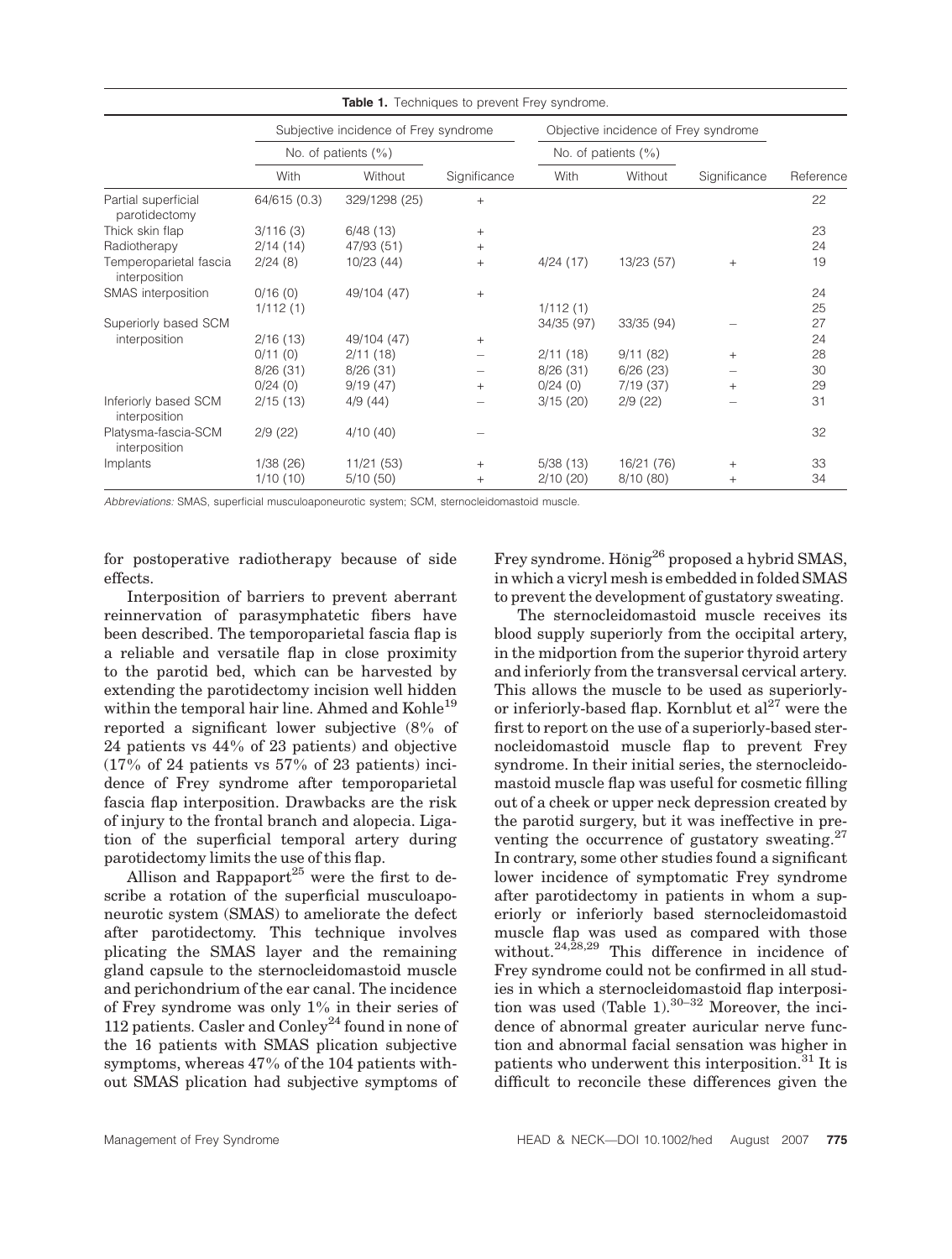| <b>Table 2.</b> Results of botulinum toxin A treatment. |                                    |                |                                     |             |  |  |  |  |
|---------------------------------------------------------|------------------------------------|----------------|-------------------------------------|-------------|--|--|--|--|
| Reference                                               | Effective, no. of patients $(\% )$ | Follow-up      | Recurrence, no. of patients $(\% )$ | Interval    |  |  |  |  |
| 38                                                      | 3/3(100)                           | $6-8$ mo       | 0/3(0)                              |             |  |  |  |  |
| 39                                                      | 12/15(80)                          | $1-13$ mo      | 2/15(13)                            | $3 - 13$ mo |  |  |  |  |
| 40                                                      | 45/45 (100)                        | $6 \text{ mo}$ | 0/45(0)                             |             |  |  |  |  |
| 41                                                      | 18/18 (100)                        | $11 - 33$ mo   | 8/18(44)                            | 8-19 mo     |  |  |  |  |
| 42                                                      | 16/16 (100)                        |                |                                     |             |  |  |  |  |
| 43                                                      | 33/33 (100)                        | $>18$ mo       | 32/33 (97)                          | 6-30 mo     |  |  |  |  |
| 44                                                      | 7/7(100)                           | 17-23 mo       | 0/7(0)                              |             |  |  |  |  |
| 45                                                      | 8/8(100)                           |                |                                     |             |  |  |  |  |
| 20                                                      | 11/13(85)                          | $6 - 24$ mo    | 10/13(77)                           | $3-24$ mo   |  |  |  |  |
| 46                                                      | 11/11 (100)                        | $6 - 23$ mo    | 1/11(9)                             | 16 mo       |  |  |  |  |

wide variety of techniques and follow-up and different patient populations.

Dulguerov et  $al^{33}$  suggested implantation of lyophilized dura, polyglactin, and expanded polytetrafluroethylene to reduce the incidence of Frey syndrome. Also other materials like acellular human dermal matrix have been used to reduce the incidence of Frey syndrome.<sup>34</sup> Although most implants decrease the incidence of Frey syndrome, the risk of parotid fistula is increased significantly. The less resorbable an implant, the better the barrier is and the greater the risk of fistula. $33$ 

Because it is difficult to predict preoperatively which patients will likely have subjective complaints of Frey syndrome after parotidectomy, accurate selection of patients who might benefit from preventive surgical procedures is problematic. Interposition of tissue or other materials may form a barrier placed between the parotid wound and the overlying skin. It is not clear if these barriers hamper or only delay aberrant reinnervation of nerve fibers. In most series, follow-up is too short to answer this question. Furthermore, bulky muscle flaps and implants may potentially mask recurrences in the operative bed.

**Treatment.** Various forms of treatment of Frey syndrome, both medical and surgical, have been tried with varying degrees of success. However, the majority of patients are satisfied by an explanation of the condition and reassurance.<sup>16</sup> Several surgical procedures have been used to treat established Frey syndrome. The most commonly used method consists of reelevation of the cheek skin flap and interposition of various tissue barriers like dermal graft and temporoparietal fascia between the cheek skin and the parotid gland.<sup>35,36</sup> Reelevation of the skin flap and excision of the involved skin followed by skin grafting have also been used. These procedures result in a donor site scar and harbor the risk of facial nerve injury.

Tympanic neurectomy is described as treatment for Frey syndrome. Resection of the parasympathetic plexus is performed after creating a tympanomeatal flap and identification of the tympanic plexus on the promontorium in the middle ear. Satisfactory control of Frey syndrome has been reported in  $82\%$  of the patients.<sup>37</sup> This procedure is probably abandoned due to its only temporary effect.

Topically anticholinergic medications are effective in treating Frey syndrome for several days. Scopolamine is a tertiary amine preparation, which penetrates skin easily and blocks cholinergic transmission. Scopolamine is applied in solution and cream and has a great variation in efficacy between individual patients necessitating adjustments in dosage from 0.25 or less to at least 3% in some patients with thick skin.18 Bremerich et al<sup>15</sup> found that scopolamine ointment did not elicit better results compared with no treatment at all. Glycopyrrolate is a quaternary ammonium compound, which penetrates skin slowly and blocks cholinergic transmission. Glycopyrrolate is effective in both solution and cream. Topical anticholinergic medications are contraindicated in patients with glaucoma. Side effects as blurred vision and dry mouth occur more frequently in scopolamine than in glycopyrrolate treatment probably due to differences in potential to penetrate membranes and blood brain barrier.<sup>18</sup>

Favorable results have been reported on the treatment of Frey syndrome by intracutaneous injections of botulinum toxin A (Table 2).  $20,38-46$ This neurotoxin enters the cytoplasm of peripheral nerve cells by receptor-mediated endocytosis. On the cytoplasmic side of the cell membrane, the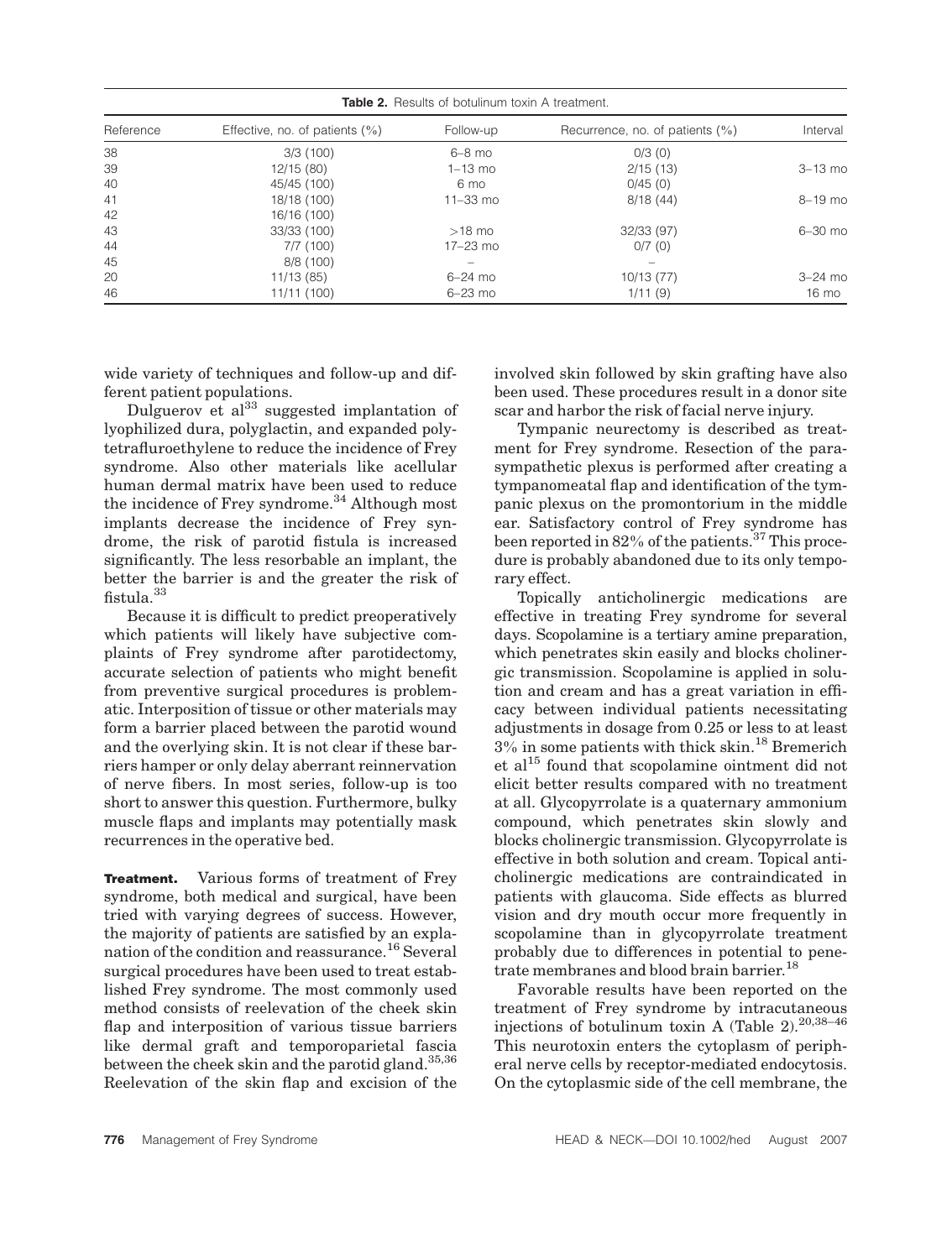toxin breaks down the synaptosome-associated protein SNAP-25, which is essential for exocytosis of acetylcholine vesicles. In this way, neurotransmission is blocked until reinnervation occurs by collateral growth of fibers or new SNAP-25 is produced by the cell.<sup>47</sup> Before treatment, the effected area, as determined by the starch-iodine test, has to be marked and divided into 4-cm<sup>2</sup> squares. In the middle of each square, botulinum toxin has to be administered.

Dulguerov et  $al^{42}$  showed a significant reduction of sweat surface and quantity of gustatory sweating after botulinum injections. The effect on temperature and erythema was more difficult to determine.<sup>42</sup> In the first reports on botulinum therapy of Frey syndrome, responses in almost all cases and very low recurrence rates were reported.38–40 However, in these studies the follow-up was probably too short for reinnervation by collateral growth. In studies with a longer follow-up, the effectiveness was temporary and recurrence rate was higher.<sup>20,41,43</sup> However, because the severity of recurrent Frey syndrome is reduced when compared with the severity of the initial Frey syndrome and because recurrent Frey syndrome remains amenable to reinjection of botulinum toxin A, intracutaneous injection of botulinum toxin A is suggested to be the first-line treatment option in patients with Frey syndrome. $20,43$ Botulinum toxin A treatment appears to be effective in almost all patients, minimally invasive, well tolerated and long-lasting (>6 months) and can be repeated.

### CONCLUSION

Almost all patients who underwent parotid surgery will develop to some extent Frey syndrome, but only the minority needs treatment. Thick skin flap and partial superficial parotidectomy are the most important techniques to minimize the risk of developing symptomatic Frey syndrome. Intracutaneous injection of botulinum toxin A is an effective, long-lasting, and well-tolerated treatment of Frey syndrome, but may need to be repeated.

#### REFERENCES

- 1. Baillarger M. Mémoire sur l'oblitération du canal Sténon. Gazette Médicale de Paris 1853;23:194-197.
- 2. Rouyer J. Nte sur l'éphidrose parotidienne. J de la Physiol de l'homme et des animaux 1959;2:447–449.
- 3. Botkin S. Überdie Refexerscheinungen im Gebiete der Hautgefässe und über den reflectorischen Schweiss. Berliner klinischen Wochenschrift 1875;7:81–83.
- 4. Weber FP. Clinical case, V: a case of localized sweating and blushing on eating, possibly due to temporary compression of vasomotor fibers. Trans Clin Soc London 1897;31:277–280.
- 5. New GB, Bozer HE. Hyperhydrosis of the cheek associated with the parotid region. Minn Med 1922;5:652– 657.
- 6. Frey L. le syndrome du nerf auriculo-temporal. Rev Neurol 1923;2:97–104.
- 7. Thomas A. Le double réflexe vaso-dilatateur et sudoral de la face consecutive aux blessures de la loge parotidienne. Rev Neurol (Paris) 1927;1:447–460.
- 8. Bassoe PN. Auriculotemporal syndrome and other vasomotor disturbances about the head: "auriculotemporal syndrome" complicating diseases of the parotid gland, angioedema of the brain. Med Clin North Am 1932;16:405–412.
- 9. Haddock A, Porter SR, Scully C, Smith I. Submandibular gustatory sweating. Oral Surg Oral Med Oral Pathol 1994;77:317.
- 10. Dizon MV, Fischer G, Jopp-McKay A, Treadwell PW, Paller AS. Localized facial flushing in infancy. Auriculotemporal nerve (Frey) syndrome. Arch Dermatol 1997; 133:1143–1145.
- 11. Kaddu S, Smolle J, Komericki P, Kerl H. Auriculotemporal (Frey) syndrome in late childhood: an unusual variant presenting as gustatory flushing mimicking food allergy. Pediatr Dermatol 2000;17:126–128.
- 12. Lindern J van der, Sinnge HA, Dorepel MA van der. Gustatory sweating and diabetes. Neth J Med 2000;56: 159–162.
- 13. Minor V. Eines neues verfahren zu der klinsichen untersugung der schweissabsonderung. Dtsch Z Nervenh 1928;101:258–261.
- 14. Malatsky S, Rabinovich I, Fradis M, Peled M. Frey syndrome—delayed clinical onset: a case report. Oral Surg Oral Med Oral Pathol Oral Radiol Endod 2002; 94:338–340.
- 15. Bremerich A, Eufinger H, Rustemeyer J, Schaus M. Frey-syndrome. Mund Kiefer GesichtsChir 2001;5:33–36.
- 16. Linder T, Huber A, Schmid S. Frey's syndrome after parotidectomy: a retrospective and prospective analysis. Laryngoscope 1997;107:1496–1501.
- 17. Nitzan D, Kronenburg J, Horowitz Z, et al. Quality of life following parotidectomy for malignant and benign disease. Plas Reconstr Surg 2004;114:1060–1067.
- 18. Hays LL. The Frey syndrome: a review and double blind evaluation of the topical use of a new anticholinergic agent. Laryngoscope 1978;88:1796–1824.
- 19. Ahmed OA, Kolhe PS. Prevention of Frey's syndrome and volume deficit after parotidectomy using the superficial temporal artery fascial flap. Br J Plast Surg 1999; 52:256–260.
- 20. Beerens AJF, Snow GB. Botulinum toxin A in the treatment of patients with Frey syndrome. Br J Surg 2002; 89:116–119.
- 21. Luna-Ortiz K, Sansón-RíoFrío, Mosqueda-Taylor A. Frey syndrome. A proposal for evaluating severity. Oral Oncol 2004;40:501–505.
- 22. Witt RL. The significance of the margin in parotid surgery for pleomorphic adenoma. Laryngoscope 2002;112: 2141–2154.
- 23. Singleton GT, Cassisi NJ. Frey's syndrome: incidence related to skin flap thickness in parotidectomy. Laryngoscope 1980;90:1636–1639.
- 24. Casler JD, Conley J. Sternocleidomastoid muscle transfer and superficial musculoaponeurotic system plication in the prevention of Frey's syndrome. Laryngoscope 1991;101:95–100.
- 25. Allison GR, Rappaport I. Prevention of Frey's syndrome with superficial musculoaponeurotic system interposition. Am J Surg 1993;166:407–410.